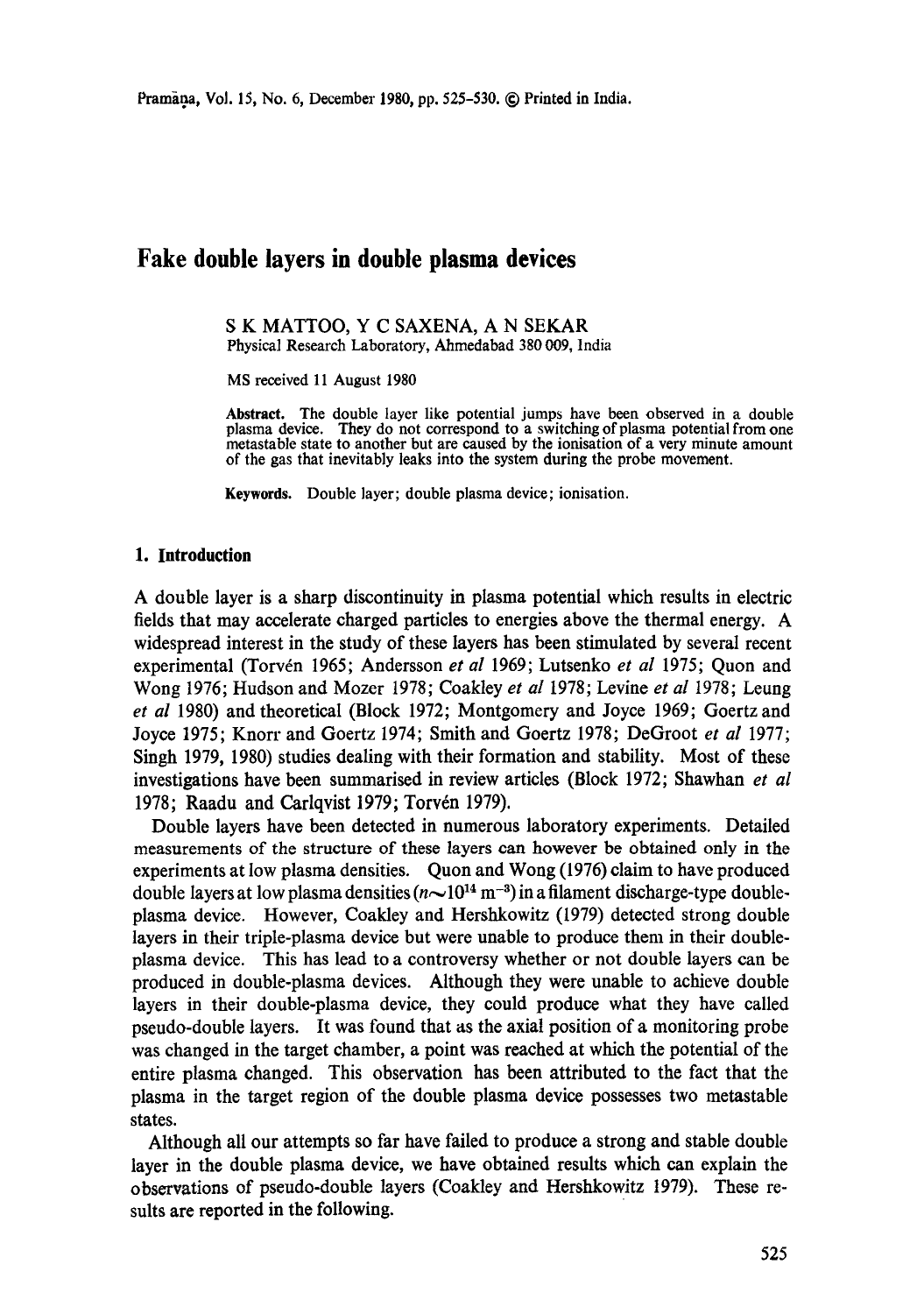## **2. Experimental system**

The experimental arrangement is shown in figure 1. It is a double-plasma device consisting of two chambers electrically insulated from each other. The two chambers are separated by two closely spaced grids GI and G2. Another grid G3 is provided at the end of the target chamber.

The whole system is pumped to a base pressure of  $10^{-5}$  torr. The system is operated with argon at neutral pressures ranging between  $5 \times 10^{-5}$  to  $3 \times 10^{-4}$  torr. Plasma in the the source chamber is produced by bombardment of neutral gas with 60 eV electrons emitted from 24, 8 cm long tungsten filaments placed at one end of the chamber. Plasma in the target chamber is due to plasma flow from the source chamber. The plasma density in the target region is typically  $n \sim 10^{14}$  m<sup>-3</sup> and electron temperature is  $\sim$ 2 eV.

In the normal mode of operation grid G1 is biased 0 Vwith respect to the source and G2, 0-10 V with respect to the target. The plasma potentials can be varied by applying an appropriate voltage bias between the two chambers to produce plasma flows. Grid G3 is provided so as to reflect at its sheath the low energy electrons and thus act as a virtual source for trapped electrons that are required for the formation of a double layer. The walls of the target chamber are grounded.

Diagnostics consists of a two-sided collecting Langmuir probes, emissive probes and energy analyzers. Plasma potential is measured by the emissive probe and electron and ion energy distribution functions are obtained by collecting Langmuir probes and energy analyser. The probe-shafts are insulated from the plasma.

## **3. Results and discussions**

By varying the relative bias between the source and target chambers, a large electron current can be made to flow from the source to the target chamber. The space-charge



Figure 1. Schematics of the double plasma device. Drifting electrons are produced by biasing the source chamber negative with respect to the target chamber. Grid GI is biased 0 V with respect to the source, potential of the grid G2 is varied between 0-20 V with respect to the ground, and G3 is grounded.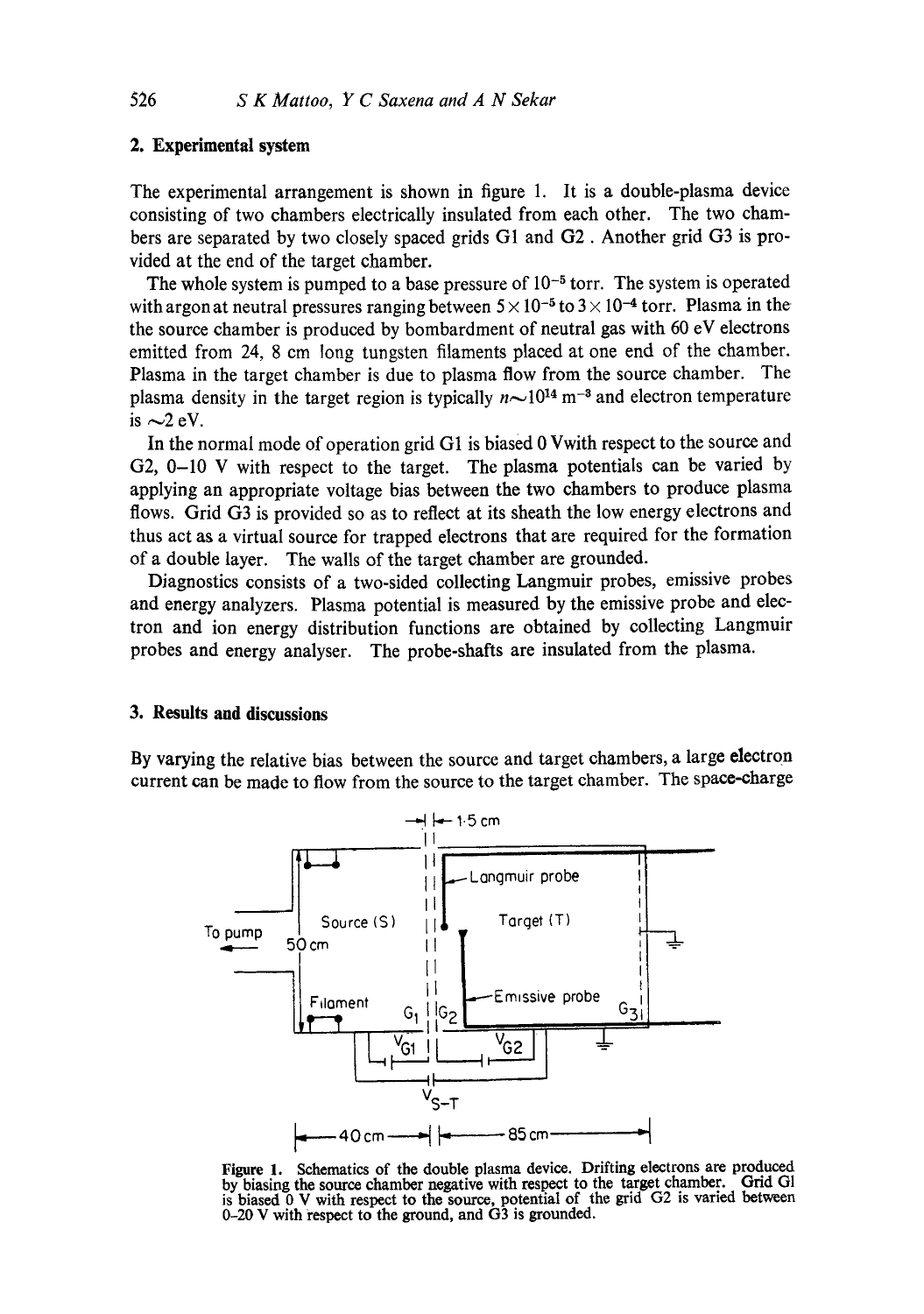effect of this current is to Iower the plasma potential in the target plasma region close to the grid G2 and the plasma potential is negative with respect to the ground. The pressure of argon neutral gas is carefully adjusted so as to prevent complete neutralisation of the space charge of the electron current.

In a certain range of neutral gas pressures, below a critical pressure, plasma potential changes  $\triangle \phi \gtrsim kT_e/e$  extending over several tens of Debye lengths, are observed. These extended potential structures are being investigated and do not form the subject matter of the present paper. At a critical neutral gas pressure, determined by relative biases on grids and between target and source chambers, the plasma potential undergoes a very sudden (over distances  $\sim$ Debye length) transition as the position of the emissive probe is changed in the target region. Figure 2 illustrates the observations of such sharp potential jump in one typical case.

The profile A is obtained while the emissive probe is moved away from the grid G2. It can be seen that at a certain position in the target chamber the plasma potential makes a sharp transition from a low-state of  $-6$  V to a high-state of  $+4.4$  V in a distance of  $\leq 0.2$  cm. At this instance, there occurs a visible increase in the plasma glow indicating that the plasma density has increased. Also collecting Langmuir probe shows that the plasma density increases from  $2.4 \times 10^{14}$  m<sup>-3</sup> to  $4 \times 10^{14}$  m<sup>-3</sup>. From the analysis of Langmuir probe trace we do not find any indication for the presence of beam electrons with energies less than or equal to the potential jump. The profile B corresponds to the measurements obtained while the emissive probe is moved from the region of high-potential state towards the grid G2 immediately after profile A is obtained. In this profile a transition to low-potential occurs at a position closer to the grid G2 and different from the position of transition in the profile A. This is indicated by the branch I of profile B. Occasionally, the plasma potential does not make any such transition and the entire plasma remains at the high potential state (branch II of profile B). To realise the initial conditions it becomes necessary to disturb the device controls like the needle valve which maintains the gas flow or the relative bias between the source and the target chambers.



Figure 2. The plasma potential is plotted for various axial positions of the emissive probe, Profile A corresponds to when the emissive probe is moved away from the grid G2 and profile B when the'emissive probe is moved towards, the grid G2. The dashed line (branch II of the lprofile B) shows that occasionally the entire plasma remains at high-potential state,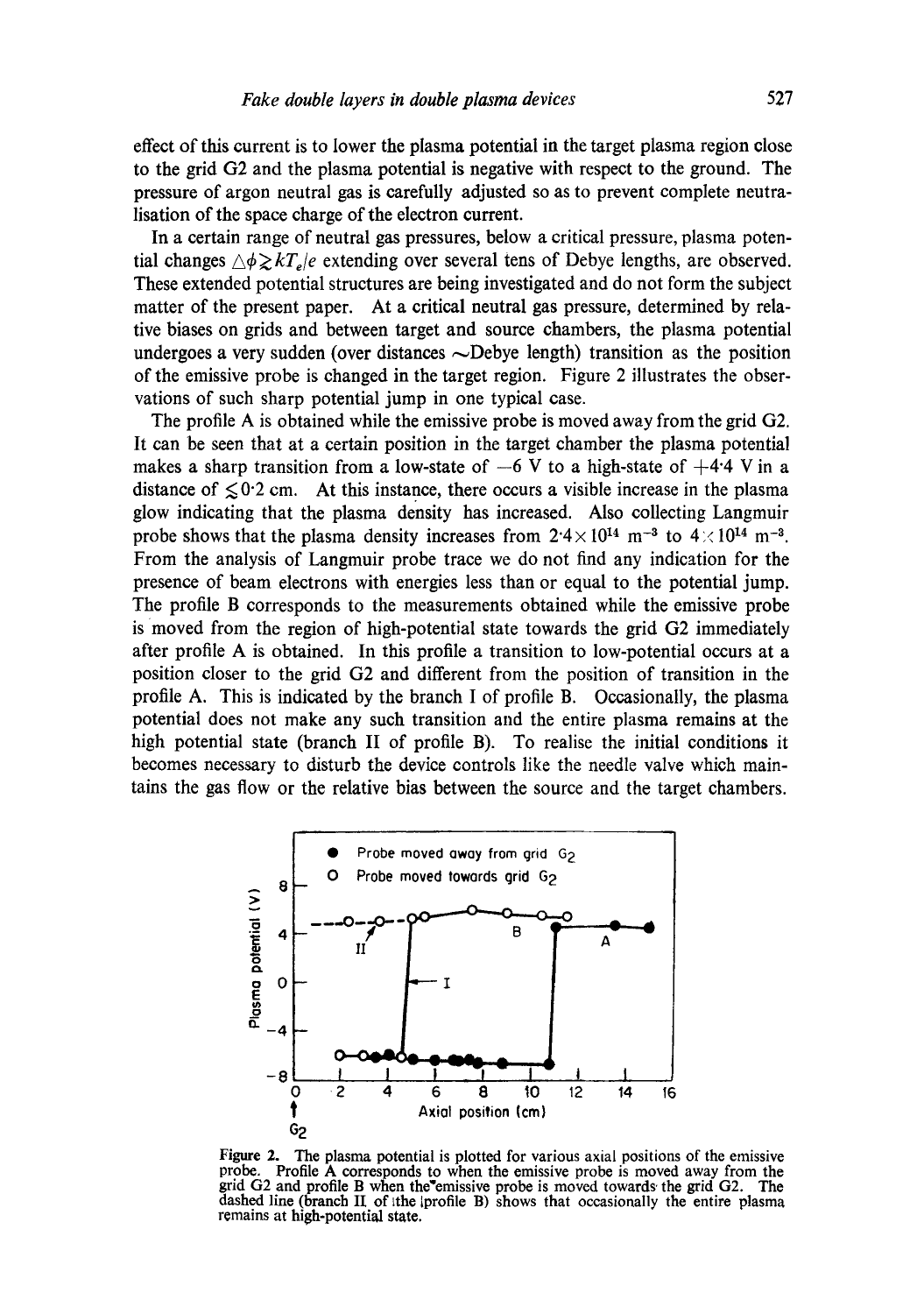Apparently resetting of the device controls enables one to reduce the ionisation of **the**  neutral gas in the target chamber to an extent that space charge of the electron current is not completely neutralised.

Another feature of these observations is that high-state plasma potential is related to the potential of the grid G2. Figure 3 shows a plot between high-state plasma potential and potential of the grid G2. Although the value of high-state potential is not the same as the potential of the grid G2, there is a good correlation between the two parameters. This indicates that the target plasma has a tendency to attain the potential of the grid G2. Similar observations at other device control settings confirmed that the value of high-state potential can be very close to the potential of the grid G2. It must be remarked here that the potential jump is nearly equal to the voltage difference between the source and the grid G2.

It is certain that the sharp potential jumps observed in our double plasma device are not stationary or moving double layers although all the device controls were carefully set so as to provide appropriate conditions conducive to their formation. Because of a large electric field across a double layer it is expected that electrons and ions are accelerated across the layer. Hence the existence of a double layer has to be verified by the observations of particle acceleration. In our case, the probe data dearly indicates the absence of such electron and ion beams that can be associated with the observed potential jumps. In fact, as mentioned earlier, the plasma in the target region does not contain any beams.

In all respects our observations are similar to those obtained by Coakley and Hershkowitz (1979) in their double plasma device. One may conclude, like these authors have done, that the observed potential jump is due to the fact that plasma in the target region possesses two metastable states. To analyse these observations further we noted the variation of the plasma potential near the grid G2 as the neutral gas pressure was varied after all the device controls were tuned to form a double layer. This is shown in figure 4. It shows that when the neutral



**Figure 3.**  A plot **between the** high-state potential and the potential of the grid G2.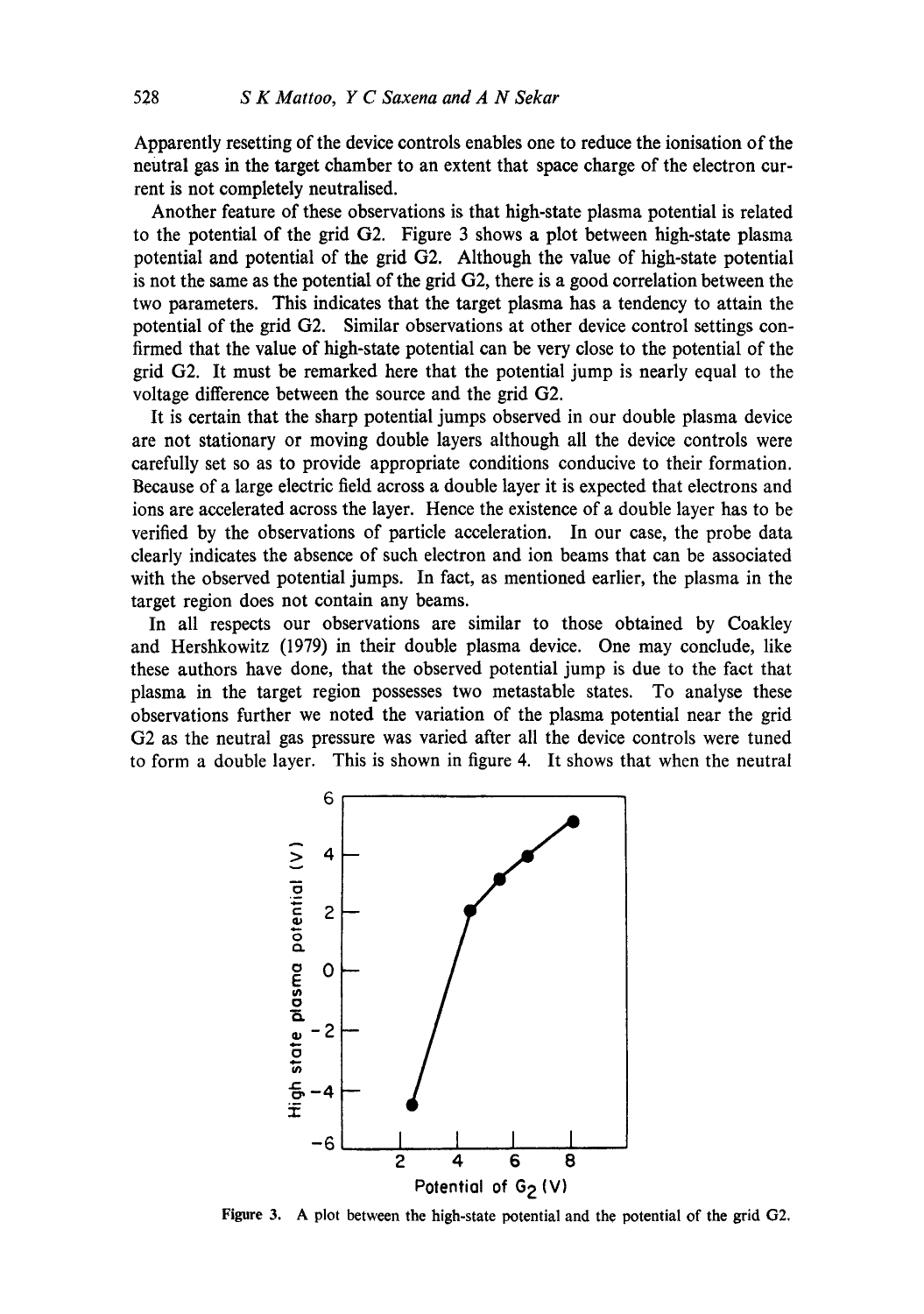

Figure 4. The plasma potential at I0 cm from the grid G2 is plotted for various neutral gas pressures. The device control settings are  $G1 = O$  V,  $G2 = 10$  V,  $G3$  is grounded  $\bar{V}_{S-T} = -8.3$  V. Note the sharp transition in the plasma potential between  $1.3 - 1.35 \times 10^{-4}$  torr.

gas pressure is changed from  $1.3 \times 10^{-4}$  torr to  $1.35 \times 10^{-4}$  torr, the plasma potential makes an abrupt jump from  $-13.2$  to 6 V. The implication of this figure is that the sharp transition of plasma potential observed in the target region may be due to the ionisation of a minute amount of the neutral gas that leaks into the system during the probe movement. This view is further supported by the observation that potential jumps are observed only when pressure of the neutral gas is critically adjusted. Hence there is no need to invoke the existence of metastable states to explain pseudo-layers observed by Coakley and Hershkowitz (1979) and the potential jumps observed in our device. In this context, we wish to emphasise that for the existence of metastable states, it would become necessary to think of such plasma physical processes which do not depend upon the external factors like gas leakages into the system during the probe movement. Leung *et al* (1980) have reported that similar critical adjustments of the pressure of the neutral gas are also required for producing double layers in the double plasma device. Our results thus dearly emphasise a need for exercising a caution in associating every observed potential jump with a double layer particularly where the layer is delineated by the movement of a probe. Some double-layers like potential jumps are fake and they should be distinguished from the real double layers by the absence of electron/ion beams.

### **4. Conclusion**

In conclusion, the double layers like potential jumps, observed in the present experiments and having characteristics similar to the pseudo double layers reported by Coakley and Hershkowitz (1979), arise only due to ionisation of a very minute amount